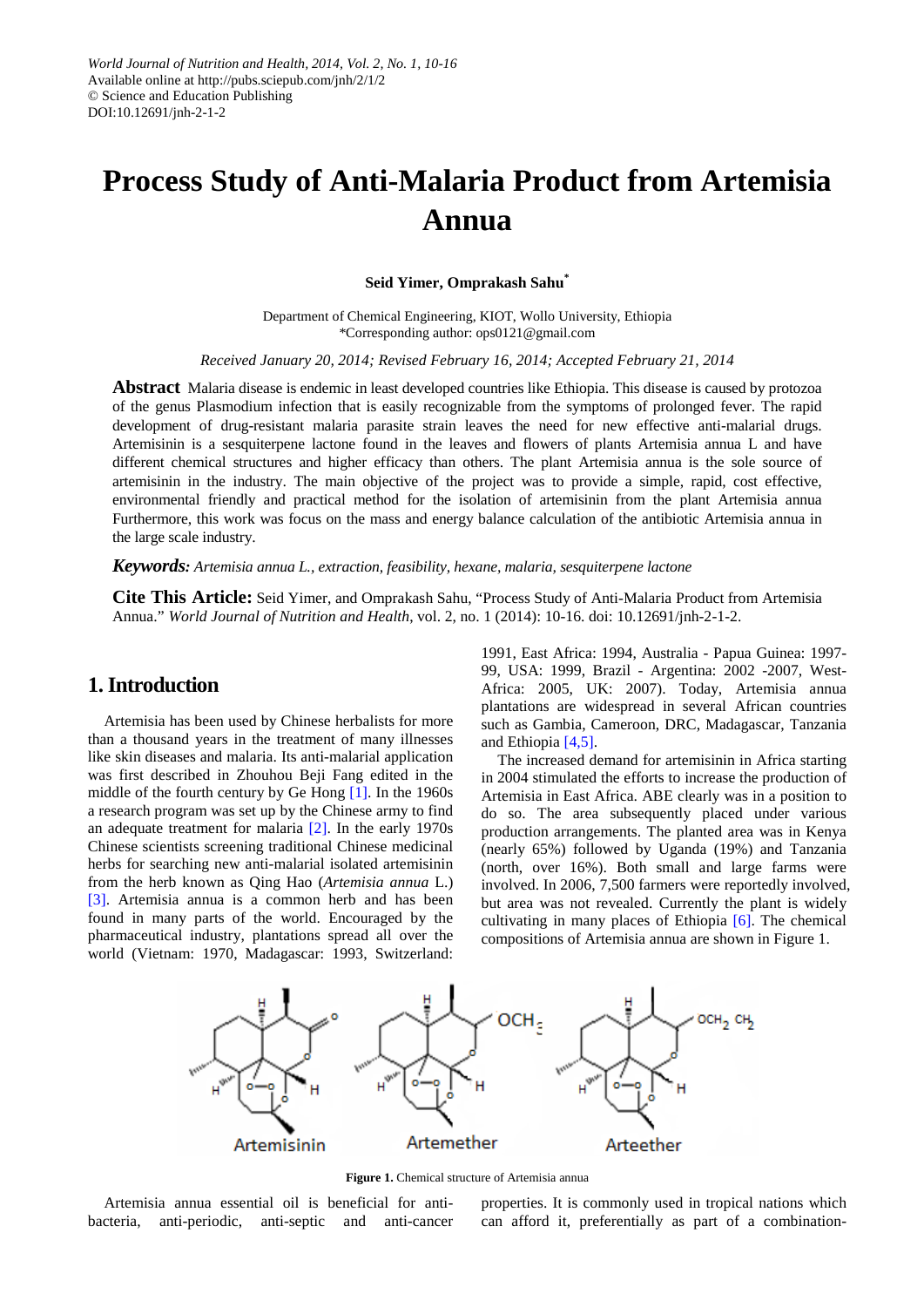cocktail with other anti malarias in order to prevent the development of parasite resistance. Artemisinin is an unusual sessquiterpene lactone incorporating an endoperoxide group. It has potent anti-plasmodial activity and was shown in clinical trials to be highly effective against malaria, including patients with cerebral malaria and patients with malaria parasites resistant to chloroquine [\[7,8\].](#page-6-4) In contrast to other antimalarials such as quinine, (used for treating chloroquine-resistant malaria), artemisinin was found to be remarkably non-toxic and the importance of its discovery against the background of a rising incidence of multidrug-resistant malaria parasites cannot be underestimated. Several semi-synthetic artemisinin derivatives including artemether, arteether and sodium artesunate are now in clinical use worldwide for the treatment of malaria [\[9\].](#page-6-5) However, antimalarial drugs such as the artemisinin derivatives are expensive and are not accessible to the majority of people who are at risk of malaria. Malaria still kills close to one child every minute in Africa. Worldwide, it causes the death of around 10 000 pregnant women and 200 000 new born. In Africa, it is the third most deadly disease among children. It contributes heavily to teachers' and pupils school absenteeism and impairs their learning process and capacities. While poverty is the prime cause of school drop outs on the continent, poor health and nutrition could well prove, like in Northern countries, critical obstacles to quality education [\[10\].](#page-6-6) The plant has also been shown to have anti-cancer properties. It is said to have the ability to be selectively toxic to some breast cancer cells and some form of prostate cancer, there have been exciting preclinical results against leukemia, and other cancer cells. Artemisinin is the active component of the herb Artemesia annua.

# **2. Material and Method**

# **2.1. Material**

Botanically Artemisia annua is a vigorous weedy annual which is single-stemmed and ranges in height from one to two meters. It grows easily in temperate areas and tropical areas at higher altitudes and is raised in an increasing number of countries. It is well suited to both small-scale and plantation culture. The seed is extremely small and is usually grown to the seedling stage and transplanted [\[11\].](#page-6-7) Relatively few inputs are needed, aside from some fertilization, because the plants at present do not seem to have any particular insect or disease problems. Normally some water is required to establish the crop and dry weather is needed at the harvest and for drying. Artemisinin levels of the plants tend to vary by variety, but the influences of area and growing conditions are not yet clear. It is principally planted early in the calendar year and needs five to six months to mature [\[12,13\].](#page-6-8) The image of Artemisia annua is shown in Figure 2.



**Figure 2.** The plant Artemisia annua [\[6\]](#page-6-3)

The leaf of Artemisia annua growth stage of five month was collected before the flowering of the plant, from Wondogenet (270 km south west of Addis Ababa), kombolcha and kalu (360-376 Km in north east of Ethiopia) and Gonder (724 Km north west of Ethioia) where it is cultivated for different research purposes<sup>[14]</sup>. The Wondogenet Artemesia annua leaves were obtained from essential oil research center of Ethiopia by pass all the steps of collection, drying and milling unit operations, but others were not passed the above unit operations. Finally we did the extraction and clean up of the crude extract in Bahir Dar University Chemical Engineering Department laboratory, Ethiopia.

# **2.2. Methods**

The oil was extracted by hexane solvent and rotary evaporator was used for purification of the oil.

#### **2.2.1. Extraction Appartus**

The extractor consist a heating device, solvent reservoir round bottom flask, extraction chamber containing a porous paper extraction thimble and a condenser [\[15\].](#page-6-10)

#### **2.2.2. Experimental Steps**

First 100g of Artemisia annua was placed in the thimble and covered with glass wool. It is placed in the extraction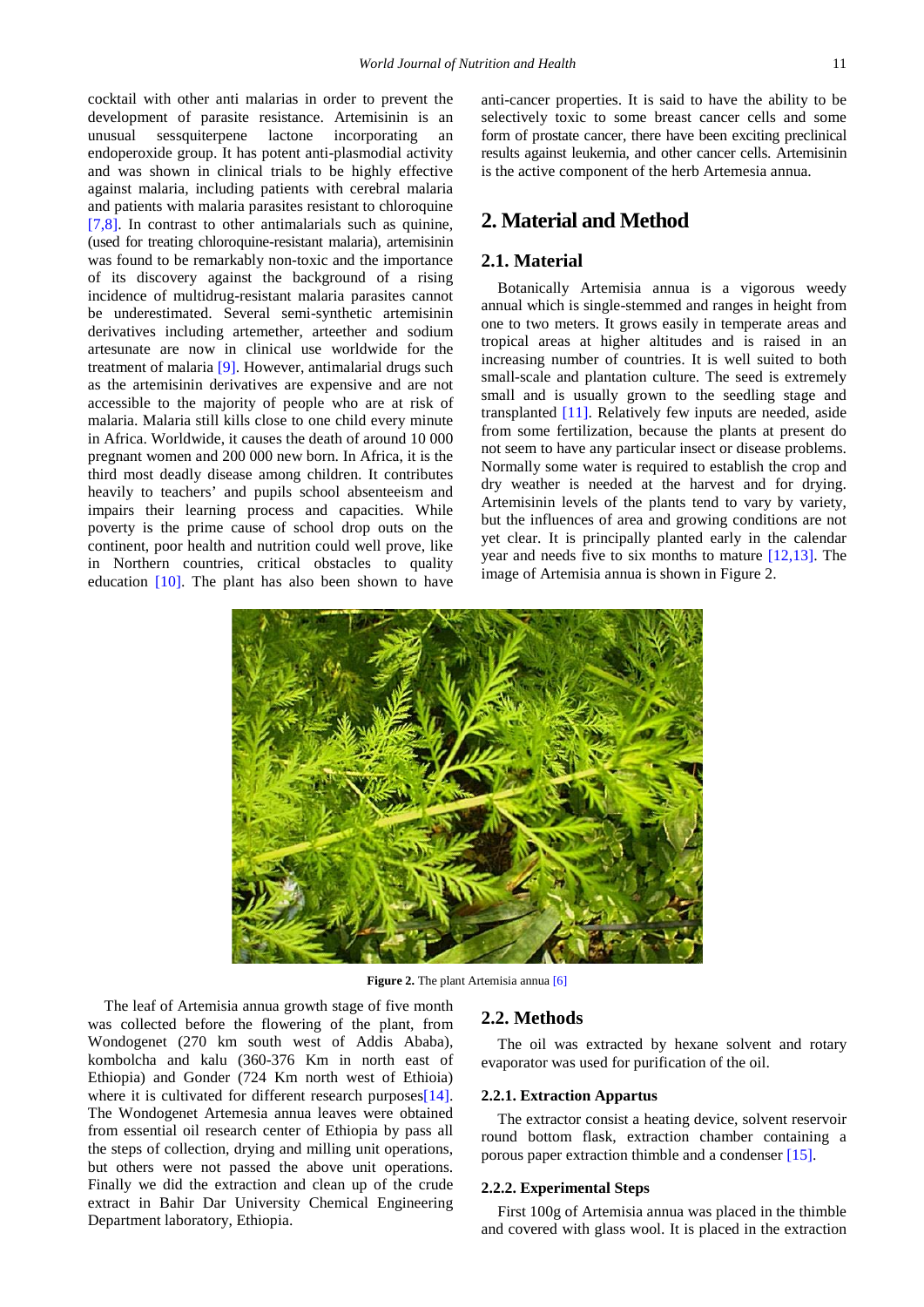chamber. After that we were adding an optimum ratio of 1: 7.5 of crushed Artemisia annua leaves with hexane solvent to maximize the oil product. After that the system was heating. After 5 hours, the solvent and extract in the extract flask was vaporized by rotary vapor to separate the oil from the solvent followed by artemisinin oil purification unit operation.

#### **2.2.3. Large Scale Processing of Artemisinin**

The collected Artemisia annua leaves are leave for sun drying, and12% of moisture is removed. Followed the leaves were crushed using miller in a size range of 3-5mm and the leaves entered to the extractor with optimum solvent ratio. The amount of dry biomass feed to the reactor depends on the capacity of extractor. In the extractor the best ratio of dry biomass to hexane is 1:7.5 (w/v). 20% of dry biomasses removed as spent leaves. This spent leaves will be used as a solid fuel and fertilizer after de-solventaized. In the de-solventaizer 10% of hexane recycled to the original tank and it takes 8 hrs. The crude extract which came from extractors went to solvent evaporator. In the evaporator 10% of the original amount of hexane recovered. In this section only the hexane is recycled and took 4hrs. The liquor from solvent

evaporators enters to the first crystallizer [\[16\].](#page-6-11) In this section 15% of the liquor removed as oils, waxes, hexane and 15% as precipitate wastes. This process is completed in 48hrs. Crystalline artemisinin from first crystallizer goes to wash tank and washing by 20 liters of hexane. In this section 70% is recycled to hexane tank and 10% of crystalline artemisinin removed as wax, oil and hexane and take 1hrs. On the second crystallizer 15% of crude artemisinin removed as wax, oil and hexane. In the crystallizer the crude artemisinin cool down to 5°C. In order to remove the greenish pigments of artemisinin we added color absorber charcoal. We used filtration to remove the impurities color. Then 15% of the crude artemisinin was removed as pigment and impurities. Small evaporator used after filtration and again 15% of color absorber is removed as pigments and impurities. Evaporation of final crystallization takes place in this process 1% impurity is removed. Amount of impurity is decrease by using successive evaporators. When we got satisfactory pure artemsinin content we stoped the extraction process. The process flow diagram for the production of antibiotic from the Artemisia annua is shown in Figure 3.



**Figure 3.** Antibiotics production from Artemisia annua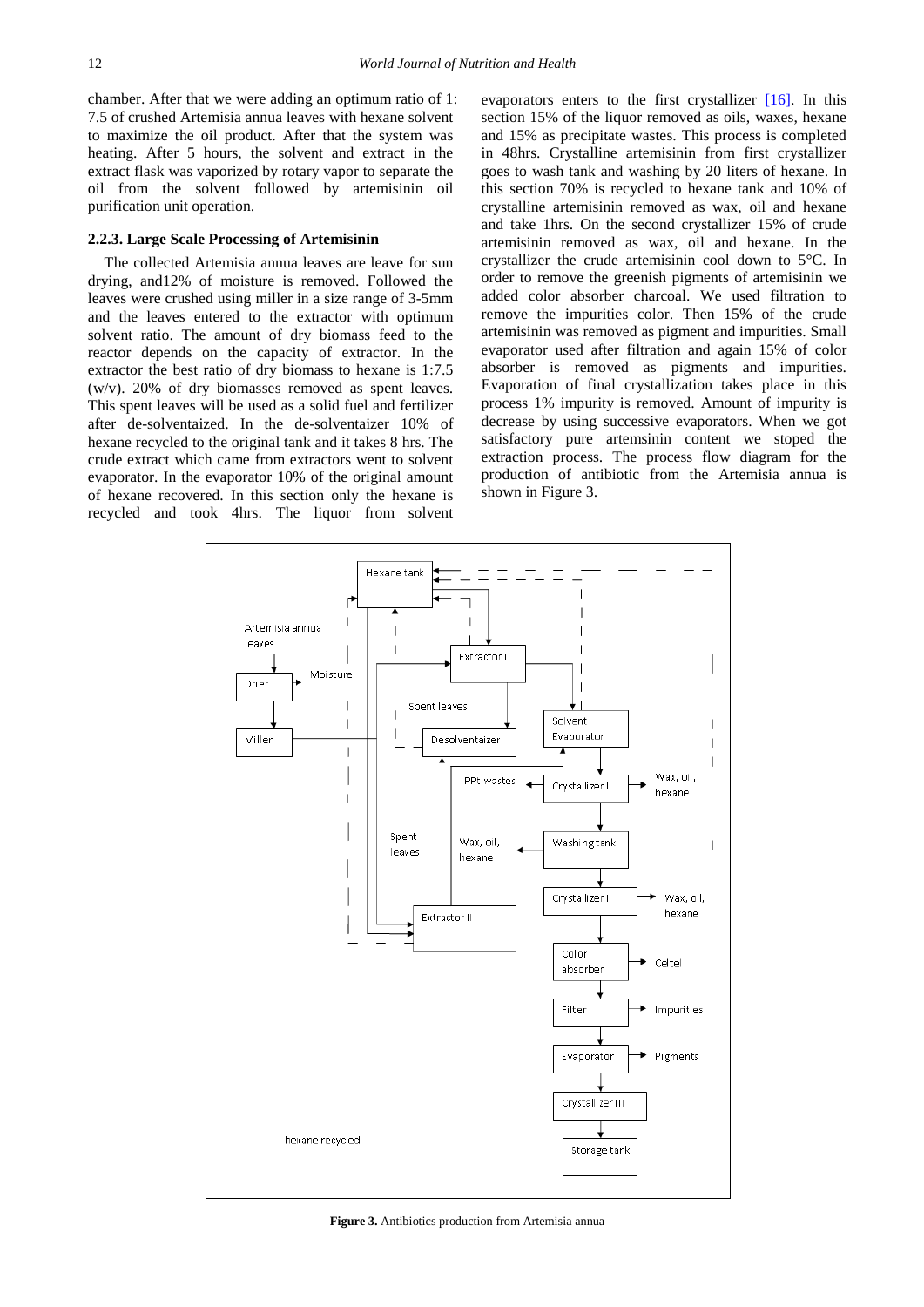# **3. Result and Discussion**

Our laboratory result showed us 1.2%, 0.95% and 0.5% artemisinin content oil was extracted from Wondo Genet, Kalu and Gonder Artemisia annua leaves respectively; which is similar result like the results of essential oils extraction center of Ethiopia from different parts of Ethiopia (0.1-1.4%) [\[17\].](#page-6-12) By using the laboratory result of wendogenet oil percentage and the assumed total output of artemisinin oil quantity we did mass and energy balance calculations for every unit operations accordingly by the flow sheet presented above.

# **3.1. Mass Balance Calculations**

By taking yield of Artemisia annua leaves per annum in Ethiopia (in 2007 it was 426.1 Kg/h) as a reference all the material balances were done as follows for all unit operations.

## **3.1.1. Material Balance on Dryer**



Assumption

- It is steady state process: accumulation  $= 0$
- There is no chemical reaction (Mecanical unit operation): generation = consumption =  $0$

 $Input = Output$ 

 $M$ fresh A.annua leaves

$$
= 12\%
$$
 \* M<sub>fresh</sub> artemisia annua leaves

$$
+ M_{dry leaves}
$$

$$
426.1 \frac{Kg}{h} = 12\% * \frac{Kg}{h} + M_{\text{dry leaves}}
$$

$$
M_{\text{dry leaves}} = 374.97 \frac{Kg}{h}
$$

## **3.1.2. Material Balance on Miller**

$$
M_{\text{ dry leaves}} \longrightarrow \text{ Miller} \longrightarrow M_{\text{ powered dry leaves}}
$$

Assumptions are similar to the dryer because it is other kind of mechanical unit operation apparatus: Input= Output.

$$
M_{\text{dry leaves}} = M_{\text{powereddry leaves}} = 374.97 \frac{Kg}{h}
$$

## **3.1.3. Material Balance on Extracter I**



Where;

 $M<sub>PDL</sub> = Mass of powered dry leaves$  $V_{PDL}$  = Volumetric flow rate of dry leaves  $V_H$  = Volumetric flow rate of hexane  $V_{HR}$  = Volumetric flow rate of hexane recycle  $V_{SL}$  = Volumetric flow rate of spent leaves  $V_{CE}$  = Volumetric flow rate of crude extract

The optimum ratio of dry biomass to hexane is 1: 7.5. Before the mass balance calculation on the extractor unit similarity was performed. There are two equal extractors in the process a result of the process is continuous type. Consequently, at the cleaning and maintenance period at least one is continue the extraction process. So that the total mass flow rate is divided for these two extractors and changed to  $V_{PDL}$  by using density of Artemisia annua.

$$
V_{PDL} = \frac{MPDL}{\rho} = \frac{187.48kg * 1000l * m^2}{1240kg * m^3 * h} = 151.19 \frac{1}{h}
$$
  
\n
$$
V_H = 151.19 \frac{1}{h} * 7.5 = 1133.93 \frac{1}{h}
$$
  
\n
$$
V_{PDL} + V_H = V_{HRE} + V_{SL} + V_{CE}
$$
  
\n
$$
V_{CE} = 1141.51 \frac{1}{h}
$$

## **3.1.4. Material Balance on Extractor II**

Since the two extractors have equal size, identical input and output and similar mass flow rates material balance on extractor I is the same with extractor II. Therefore, the amount of crude extract and hexane used becomes double.

$$
V_{CE} = 2283 \frac{1}{h}
$$
 and  $V_H = 1133.93 \frac{1}{h}$ .

#### **3.1.5. Material Balance on Solvent Evaporator**

$$
V_{HR} = 10\% \text{ evaporated}
$$
\n
$$
V_{HR} = 113.39\frac{1}{h}
$$
\n
$$
V_{CE} = 2283\frac{1}{h}
$$
\nSolvent  
evaporator\n
$$
V_{L}
$$

Where  
\nV<sub>L</sub> = volume of liquid  
\nV<sub>CE</sub> = V<sub>L</sub> + 10% \* V<sub>HRE</sub>  
\nVL = 2283 
$$
\frac{1}{h}
$$
 - 113.39  $\frac{1}{h}$  = 2169.6  $\frac{1}{h}$ 

#### **3.1.6. Material Balance on Crystallizer I**

$$
V_{L} = 2169.6 \frac{1}{h} \longrightarrow \text{Crystallizer I} \longrightarrow V_{CA}
$$
\n
$$
V_{W, O} = 15\% V_{L} \qquad V_{P} = 3\% V_{L}
$$

Where

 $V_{W,O}$  = volume flow rate of waxes and oils  $V_{CA}$  = volumetric flow rate of liquor crystalline artemisinin

 $V_P$  = volumetric flow rate of precipitate wastes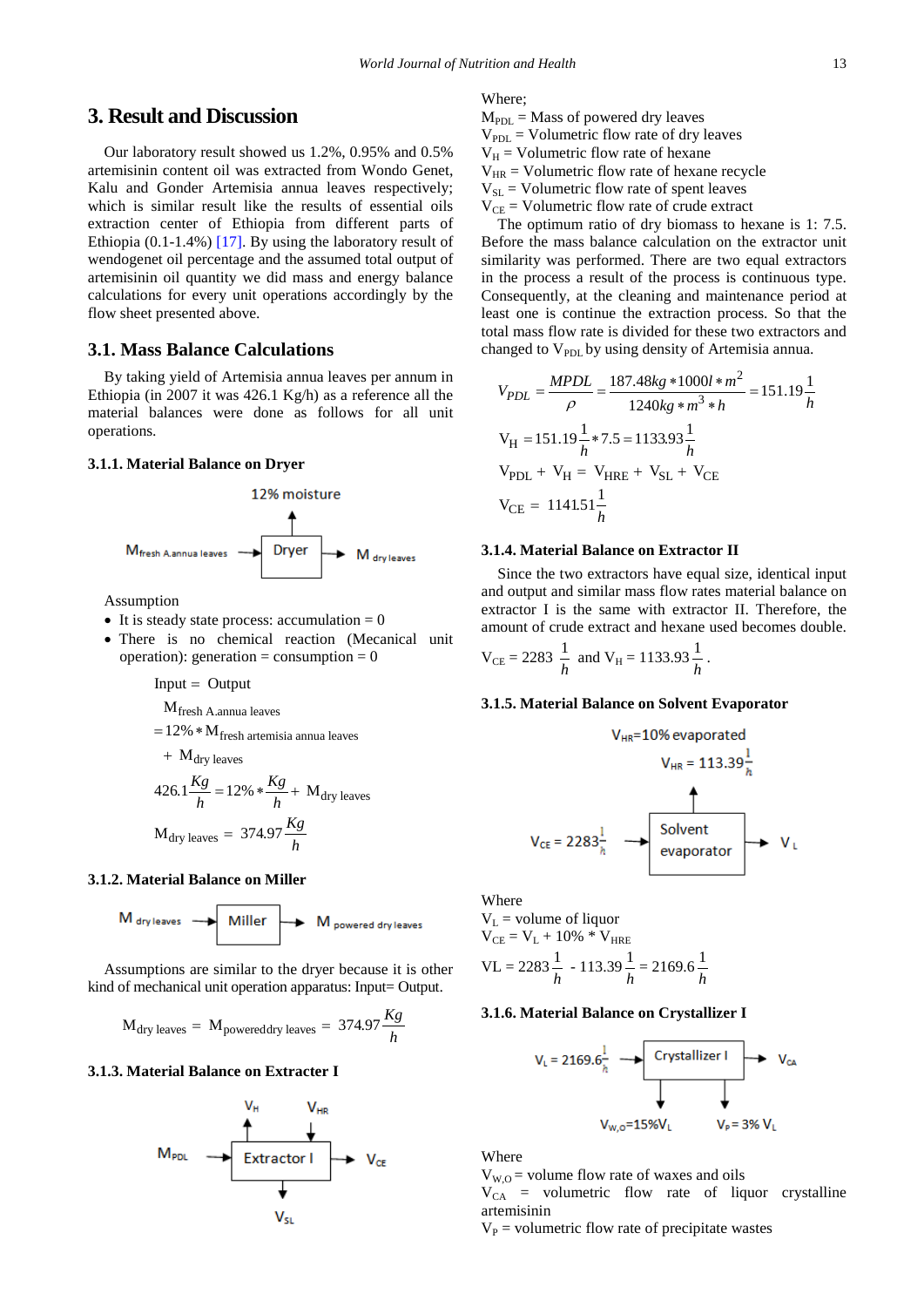$$
V_{L} = V_{W,O} + V_{P} + V_{CA}
$$
  

$$
V_{CA} = 2169 \frac{1}{h} - (325.4 + 65.1) \frac{1}{h} = 1779.1 \frac{1}{h}
$$

# **3.1.7. Material Balance on Washer**



**Where** 

 $V_{HW1}$  = volumetric flow rate of hexane washing from tank 1  $V_{\text{CAI}}$  volumetric flow rate of semi purified artemisinin 1  $V_{CA} + V_{HW1} = 10\% V_{CA} + 70\% (V_{HW1} + V_{HW2}) + V_{CA1}$  $V_{\text{CA1}} = 8.75 \frac{1}{h}$ 

## **3.1.8. Material Balance on Crystallizer II**



Where

 $V_{CA2}$ =volumetric flow rate of semi purified artemisinin 2  $V_{CA1} = V_{CA2} + 0.15V_{CA1}$ 

 $V_{CA2} = 7.44 \frac{1}{h}$ 

### **3.1.9. Material Balance on Color Absorber**



Where,  $V_{CA3}$ =volumetric flow rate of semi nn purified artemisinin 3

 $V_{Et}$  = volumetric flow rate of ethanoL  $V_{CA2} + V_{Et} = V_{AC3}$ 

$$
V_{AC3} = 7.45 \frac{1}{h}
$$

# **3.1.10. Material Balance on Filter**



Where

 $V_{PC}$ = volumetric flow rate of pigments  $V_{CAS}$ =volumetric flow rate of semi purified artemisinin 3  $V_{CA3} = V_{AC4} + V_{PC}$ 

$$
V_{AC4} = 6.33 \frac{1}{h}
$$

# **3.1.11. Material Balance on Small Evaporator**



#### **3.1.12. Materiakl Baklance on Crystallizer III**

$$
V_{\text{CAS}} = 5.38 \frac{1}{\hbar} \longrightarrow \boxed{\text{Crystallizer III}} \longrightarrow V_{\text{CAS}}
$$
\n
$$
V_{\text{L}} = 1\%V_{\text{CAS}}
$$

 $V_{CAG}$  = volumetric flow rate of final Purified artemisinin  $V_{AC5} = V_L + V_{CA6}$ 

 $V_{CA6} = 5.33 \frac{1}{h}$ 

# **3.2. Energy BalanceCalculations**

The required data to carry out energy balance calculation for the process is mentioned below.

• Mass flow rate of artemesia annua of dry leaves  $(m_A)$ 

$$
= 187.48 \frac{kg}{h}
$$

- Volume flow rate of hexane  $(V_h) = 1133.9 \frac{1}{h}$
- Density of hexane ( $\rho_h$ ) = 660 $\frac{kg}{m^3}$ *m*

• Specific heat capacity of hexane 
$$
(C_{ph}) = 2.26 \frac{KJ}{Kg^{\circ}K}
$$

- Specific heat capacity of Artemisia annua  $(C_{pA})$  $=1.8 \frac{KJ}{I}$  $Kg<sup>°</sup>K$
- Temprature of extractor at ambient temprature at  $25^{\circ}$ C
- The best temprature of hexane extraction process is 30°C

## **3.2.1. Energy Balance on Extractor I**

From conservation of energy principle

$$
\Delta H + \Delta KE + \Delta PE = Q - W
$$

Assumption

- The system is not accelerating and failing or rising, i.e  $\Delta \overline{KE} + \Delta \overline{PE} = 0$
- There is no moving parts at the system boundary, i.e.  $W = 0$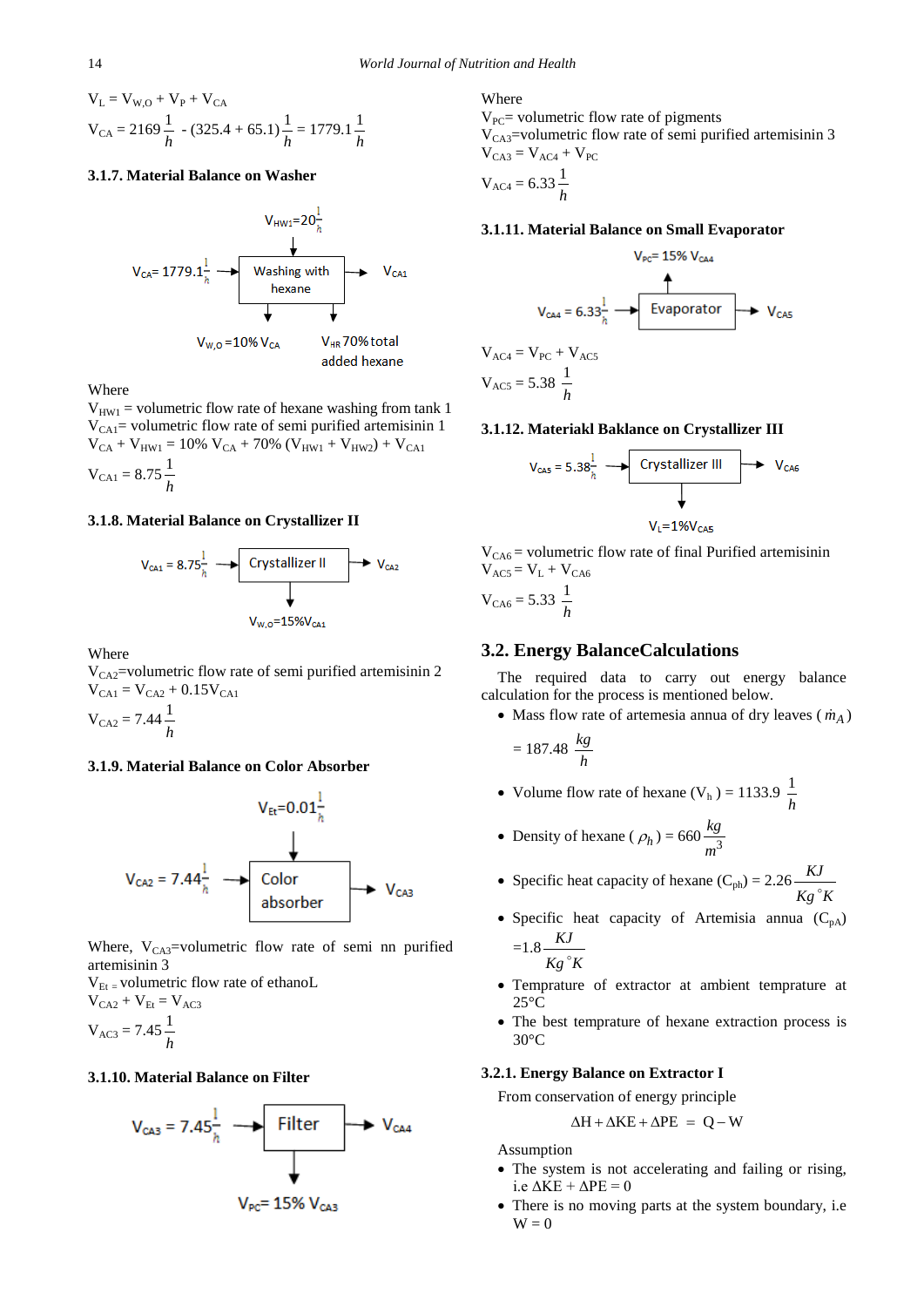Therefore, the general energy balance reduces to:  $\Delta H =$ Q and  $Q = m_{cp} \Delta T$ 

$$
\dot{m}_h = V_h * \rho_h, \text{ where } \dot{m}_h = \text{mass flow rate of hexane}
$$
\n
$$
\dot{m}_h = 1133.9 \frac{1}{h} * 660 \frac{kg}{m^3} = 748.39 \frac{kg}{h}
$$
\n
$$
Q = (\dot{m}_h + \dot{m}_A)(C_{ph} + C_{pA})\Delta T
$$
\n
$$
Q = \begin{pmatrix} 187.48 \\ +748.39 \end{pmatrix} \frac{kg}{h} * \begin{pmatrix} 2.26 \\ +1.8 \end{pmatrix} \frac{KJ}{Kg} * \begin{pmatrix} 30 \\ -25 \end{pmatrix} * K = 5.227 \text{KW}
$$

The amount of heat needed for heating is  $18998 \frac{kg}{h}$ .

## **3.2.2. Energy Balance on Extractor II**

Since the two extractors are identical their energy consumption is equal. I.e.  $Q= 18998 \frac{kg}{h}$ .

#### **3.2.3. Energy Balance on Solvent Evaporator**

Necessary data to calculate energy balance on solvent evaporator

- Volume flow rate of crude extract =  $2283 \frac{1}{h}$
- Density of crude extract of artemisia annua = 1250 *kg*
	- 3 *m*
- Boiling point of hexane  $= 69^{\circ}$ C
- Volume flow rate of hexane evaporated  $(V_{HE})$  = 113.39  $\frac{1}{h}$
- Density of liquor which comes from solvent evaporator =  $\rho_l = 1280.8 \frac{kg}{m^3}$ *m*
- Volume flow rate of liquor =  $2169.6 \frac{1}{h}$
- Specific heat capacity of crude extract =  $1.82 \frac{KJ}{\cdot}$  $Kg^{\circ}K$
- Crude extract temprature  $= 30^{\circ}$ C

 $\dot{m}_{HE} = V_{HE} * \rho_h$ , where  $\dot{m}_{HE}$  is mass flow rate of hexane evaporated

 $\dot{m}_{CF} = V_{CF} * \rho_{CF}$ , where the subscript CE shows Crude Extract =  $2853.77 \frac{kg}{h}$ 





Assumption

- There are no chemical heat effectes as the result of concentration (i.e –Ve heat of solution)
- There is no boiling point rise (BPR)
- Average specific heat  $= 1.0$

Heat balance

$$
\lambda_s W_s + \dot{m}_{CE} C_{pf} \left( t_f - t_l \right) = \dot{m}_{HE} * \lambda_l
$$

Important data

Temprature, pressure (Psi), latent heat of vaporization

$$
(\frac{Btu}{lb})
$$

$$
\dot{m} \qquad \lambda_l = \text{latent heat of vaporization at } 69^{\circ}\text{C} = 88.64 \text{ KJ}
$$

$$
2336.1 \frac{KJ}{Kg}
$$

 $\lambda_s$  = latent heat of vaporization at 30 =  $2430.6 \frac{KJ}{4}$ 

$$
Kg
$$
  

$$
\dot{m}_s \mathbf{W}_s + \mathbf{C}_{\text{pf}}(\mathbf{t}_f - \mathbf{t}_l) = \dot{m}_{HE} * \lambda_l
$$
  

$$
\dot{m}_s = 117.7 \frac{kg}{h}
$$

The amount of steam needed for solvent evaporation is 0.0327KJ.

#### **3.2.4. Energy Balance on Crystallizer I**

Important data

• Mass flow rate of liquor =  $2778.9 \frac{kg}{h}$ 

• C<sub>p</sub> of liquid 
$$
= 1.81 \frac{KJ}{Kg^{\circ}K}
$$

- Temprature of crystalline artemisinin  $= 5^{\circ}$ C in the crystallizer
- Temprature of liquor is 30°C

 $Q = m_{cp} \Delta T = 2778.9 * 1.8 * (5 - 30) = -34.92$ KW

Amount of heat loss on crystallizer to purify the liquor

which comes from solvent evaporator is  $125746 \frac{KJ}{h}$ .

# **3.2.5. Energy Balance on Crystallizer II**

The basic information to calculate the energy balance on crystallizer II is:

- Temprature of crystalline artemisinin which comes from washer is at 25°C
- Temprature of crystalline artemisinin in crystallizer II is at 5°C

• Cp of crystalline artemisinin = 
$$
1.78 \frac{KJ}{Kg^{\circ}K}
$$

$$
\dot{m}_{CA} = 8.75 \times 1.26 = 11 \frac{KJ}{h}
$$

 $Q = \dot{m}_{CA} C_{pCA} \Delta T = -0.109 \text{ KW}$ 

Amount of heat loss on crystallizer II to purify the crude artemisinin is  $392.6 \frac{KJ}{h}$ .

## **3.2.6. Energy Balance on Small Evaporator**

Required data is: